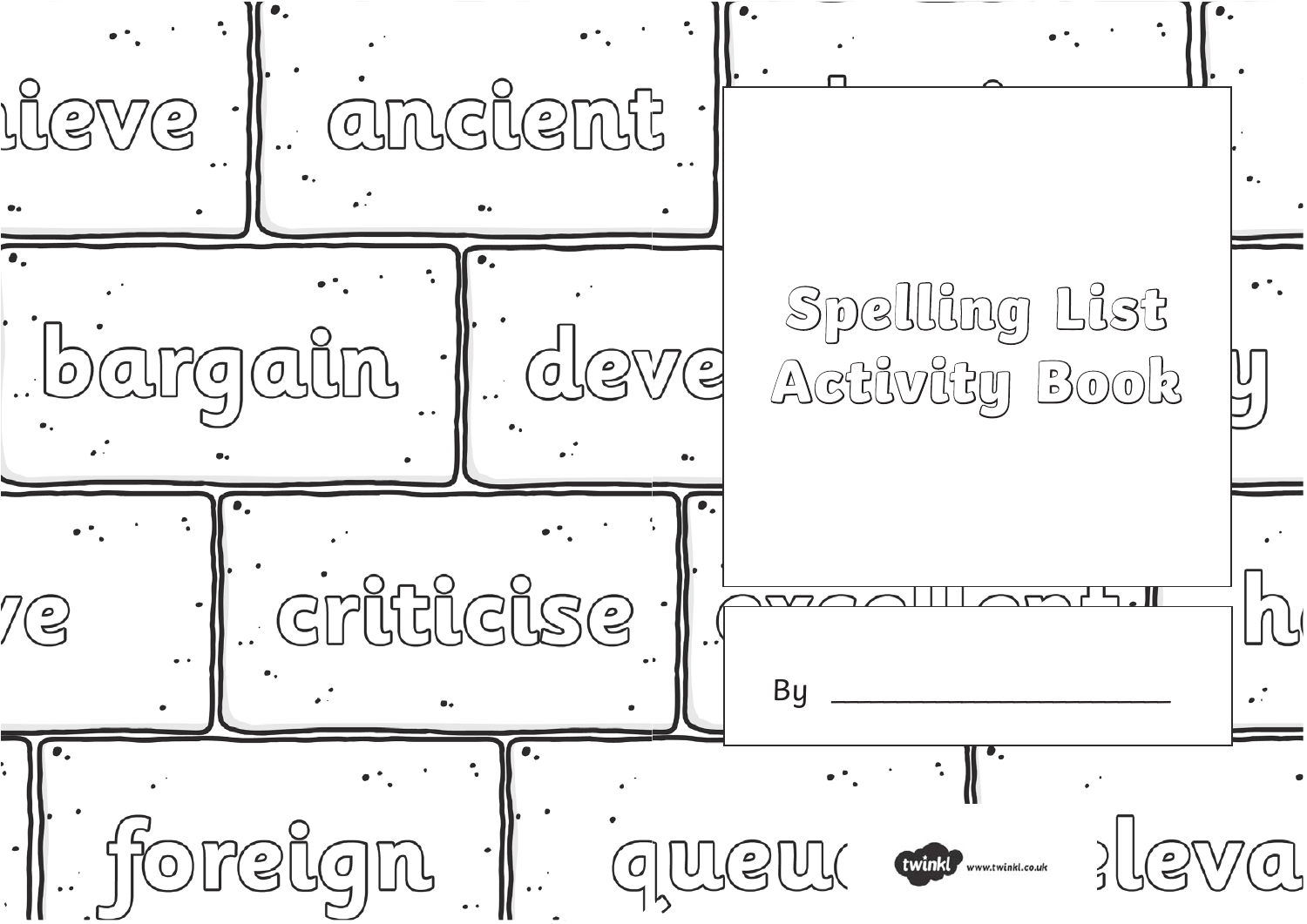|  | ×<br>٧<br>×<br>×<br>٧<br>I<br>I |
|--|---------------------------------|
|--|---------------------------------|

| Look and say                    | Look, say and<br>write                                         | Cover and<br>write                         | Check and<br>write again                                                   |
|---------------------------------|----------------------------------------------------------------|--------------------------------------------|----------------------------------------------------------------------------|
| privilege                       |                                                                |                                            |                                                                            |
| profession                      |                                                                |                                            |                                                                            |
| programme                       |                                                                |                                            |                                                                            |
| pronunciation                   |                                                                |                                            |                                                                            |
| prejudice                       |                                                                |                                            |                                                                            |
| Fill in the missing word.       |                                                                |                                            |                                                                            |
| 1.                              |                                                                |                                            | "We are never ____________________ in this school," explained the teacher. |
| 2.                              | Paul practised his _____________________.                      |                                            |                                                                            |
| 3.                              |                                                                |                                            |                                                                            |
| 4.<br>the actors.               |                                                                |                                            |                                                                            |
| 5.                              | It was a ________________________________ to meet an Olympian. |                                            |                                                                            |
| Write your own sentences using: |                                                                |                                            |                                                                            |
|                                 |                                                                |                                            |                                                                            |
|                                 |                                                                |                                            |                                                                            |
| 1. privilege 2. profession      |                                                                | 3. programme 4. pronunciation 5. prejudice |                                                                            |
|                                 |                                                                |                                            |                                                                            |
|                                 |                                                                |                                            |                                                                            |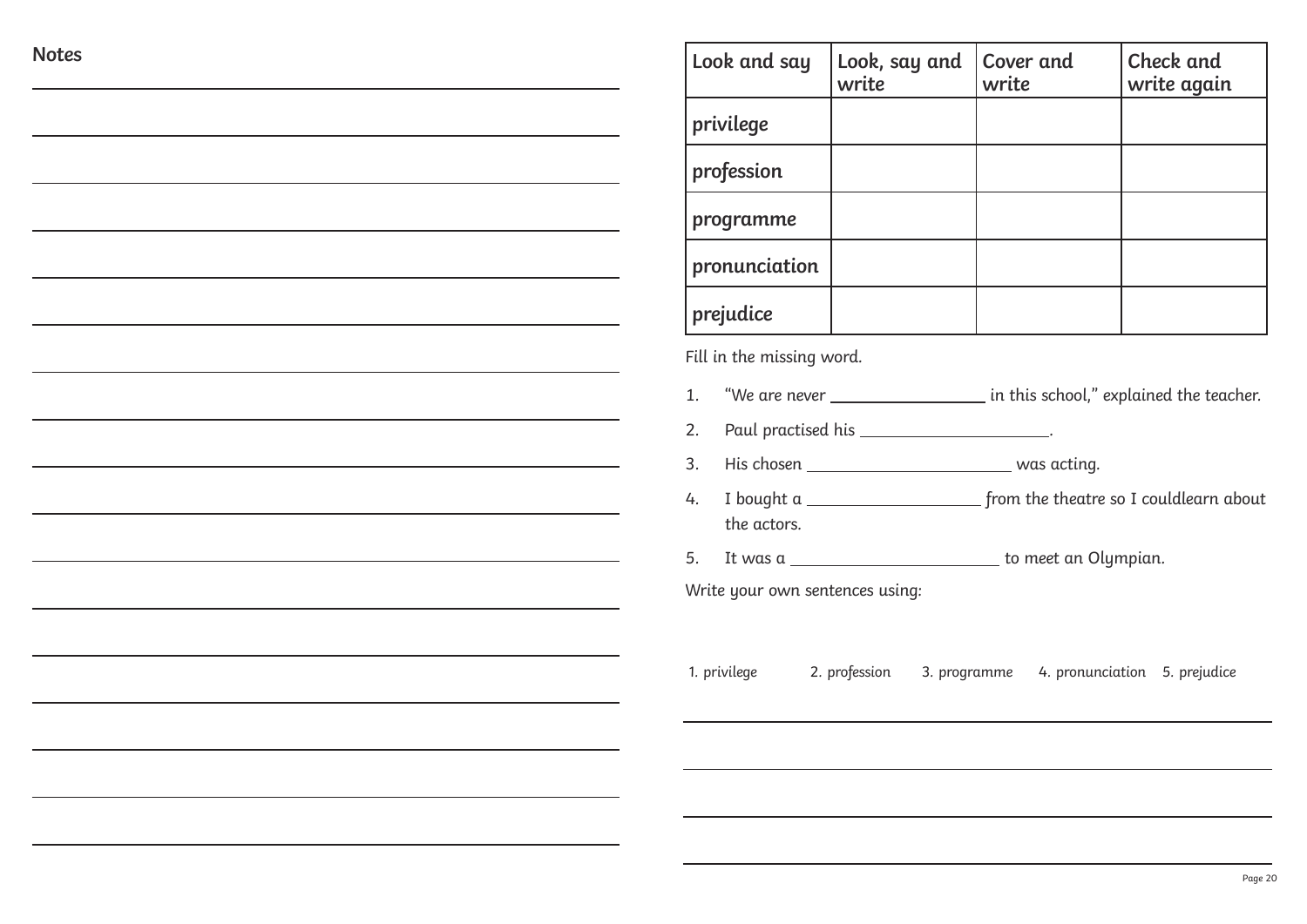| Look and say | Look, say and<br>write | Cover and<br>write | Check and<br>write again | <b>Note</b> |
|--------------|------------------------|--------------------|--------------------------|-------------|
| twelfth      |                        |                    |                          |             |
| variety      |                        |                    |                          |             |
| vegetable    |                        |                    |                          |             |
| vehicle      |                        |                    |                          |             |
| yacht        |                        |                    |                          |             |

**Notes**

Fill in the missing word.

1. I have got my own \_\_\_\_\_\_\_\_\_\_\_\_\_\_\_\_\_\_\_\_\_\_\_\_\_\_ patch in the garden.

 ';8 FHEI8LF;BJ87@BFGC8BC?87EBI864EFGBJBE>

3. Brian sailed his the Hudson River.

4. December is the subsequently assumed that the year.

5. There is a set of things to choose from.

Write your own sentences using:

1. twelfth 2. variety 3. vegetable 4. vehicle 5. yacht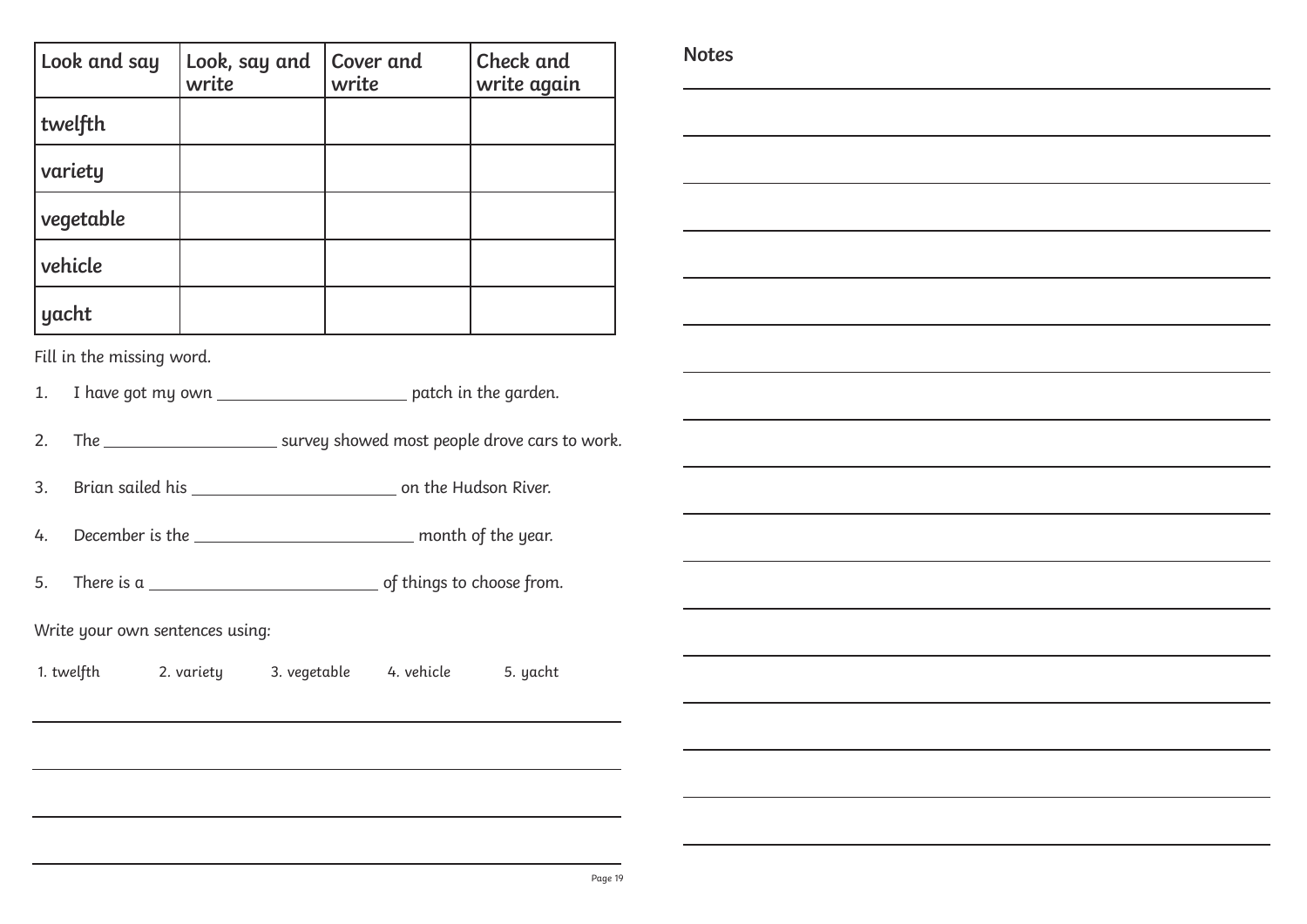| Look and say | Look, say and<br>write | <b>Cover</b> and<br>write | Check and<br>write again |
|--------------|------------------------|---------------------------|--------------------------|
| accommodate  |                        |                           |                          |
| accompany    |                        |                           |                          |
| according    |                        |                           |                          |
| achieve      |                        |                           |                          |
| aggressive   |                        |                           |                          |

- 1. I am able to 3 people in the car.
- 2. Would you \_\_\_\_\_\_\_\_\_\_\_\_\_\_\_\_\_\_\_\_ me to the theatre?
- 3. We always the set our best at school.
- 4. \_\_\_\_\_\_\_\_\_\_\_\_\_\_\_\_\_\_\_\_\_\_\_\_\_\_\_\_\_to my mum, I am good at making cups of tea.

5. My rash is very \_\_\_\_\_\_\_\_\_\_\_\_\_\_\_\_\_\_\_\_\_\_\_.

Write your own sentences using:

1. accommodate 2. accompany 3. accordina 4. achieve 5. agaressive

| Look and say | Look, say and<br>write | Cover and<br>write | Check and<br>write again |
|--------------|------------------------|--------------------|--------------------------|
| system       |                        |                    |                          |
| temperature  |                        |                    |                          |
| thorough     |                        |                    |                          |
| suggest      |                        |                    |                          |
| symbol       |                        |                    |                          |

Fill in the missing word.

- JBH?7 HF<A:G;<FCEB:E4@9BELBHE6B@CHG8E
- 2. The  $\frac{1}{\sqrt{8}}$  is so hot today!
- \*;<6; 7BLBH;4I8BALBHE?4CGBC
- 4. I have made a series and investigation of the events.
- 6;BF8G;<F 9BE@L?B:B78F<:A

Write your own sentences using:

1. sustem 2. temperature  $\alpha$  3. thorough 4. suggest 5. sumbol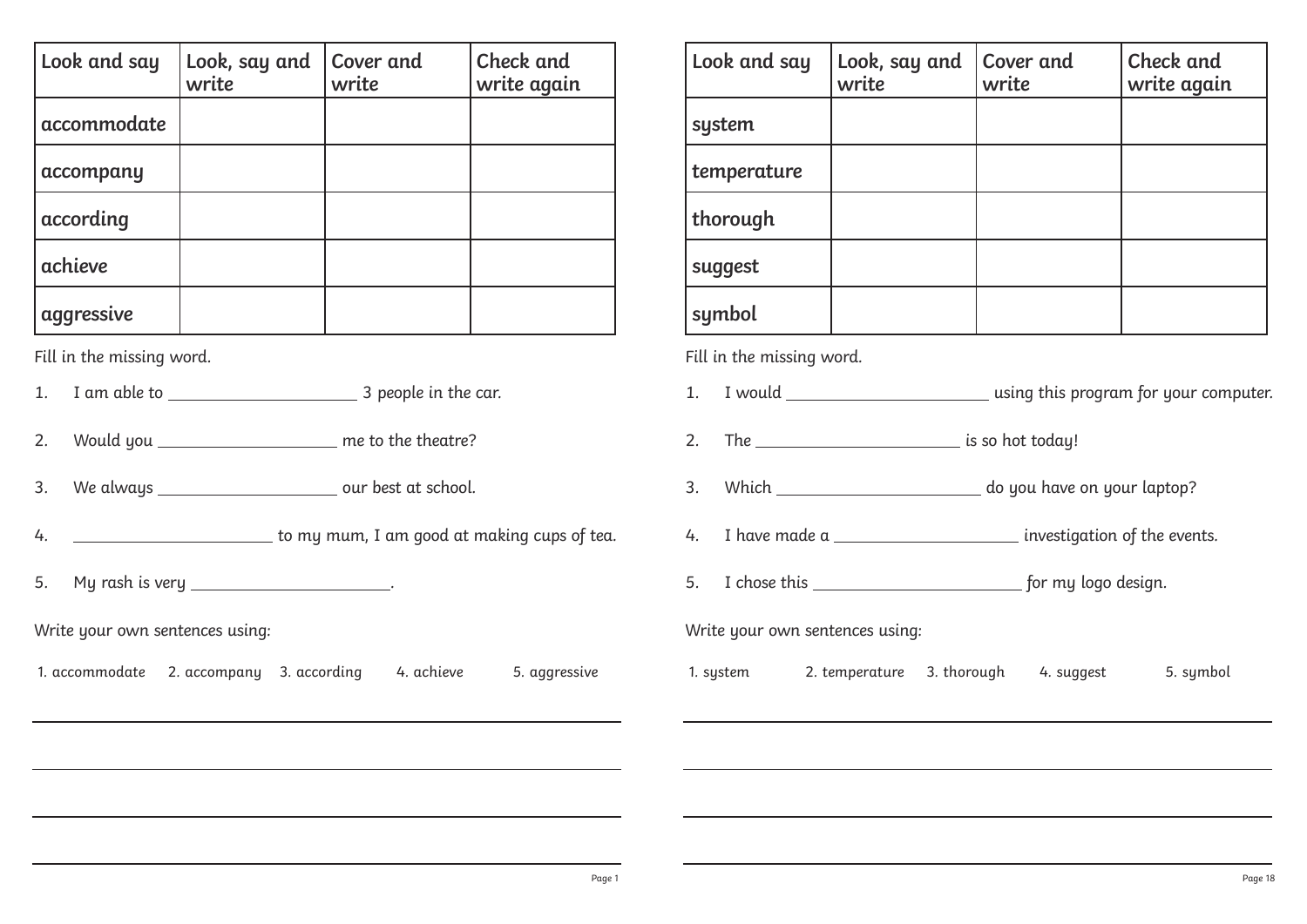| Look and say | Look, say and<br>write | Cover and<br>write | <b>Check</b> and<br>write again |
|--------------|------------------------|--------------------|---------------------------------|
| signature    |                        |                    |                                 |
| sincere      |                        |                    |                                 |
| soldier      |                        |                    |                                 |
| stomach      |                        |                    |                                 |
| sufficient   |                        |                    |                                 |

1. Please can I have your \_\_\_\_\_\_\_\_\_\_\_\_\_\_\_\_\_\_\_\_\_\_\_\_\_\_\_\_\_\_\_\_\_ in my book?

- 2. I send my \_\_\_\_\_\_\_\_\_\_\_\_\_\_\_\_\_\_\_\_\_\_\_\_\_\_\_\_\_\_\_\_ apologies for missing your birthday.
- ;BC8;4I8:<I8ALBH <A9BE@4G<BA
- 4. The marched bravely into battle.
- L <F9H??49G8E4??G;4G9BB7

Write your own sentences using:

| ı. signature | 2. sincere | 3. soldier | 4. stomach | 5. sufficient |
|--------------|------------|------------|------------|---------------|
|              |            |            |            |               |

| Look and say | Look, say and<br>write | Cover and<br>write | Check and<br>write again |
|--------------|------------------------|--------------------|--------------------------|
| amateur      |                        |                    |                          |
| ancient      |                        |                    |                          |
| apparent     |                        |                    |                          |
| appreciate   |                        |                    |                          |
| attached     |                        |                    |                          |

Fill in the missing word.

- 1. I \_\_\_\_\_\_\_\_\_\_\_\_\_\_\_\_\_\_\_\_\_\_\_\_\_\_\_\_\_\_\_the string to the balloon.
- 46G<A4A 7E4@4G<6:EBHC
- 3. I visited the <u>contract the contract of puramids</u> in Equpt.
- 4. It was \_\_\_\_\_\_\_\_\_\_\_\_\_\_\_\_\_\_\_\_\_\_\_\_\_\_\_\_\_that I needed new glasses.
- 5. I values and the set of the set of the set of the set of the set of the set of the set of the set of the set of the set of the set of the set of the set of the set of the set of the set of the set of the set of the set

Write your own sentences using:

1. amateur 2. ancient 3. apparent 4. appreciate 5. attached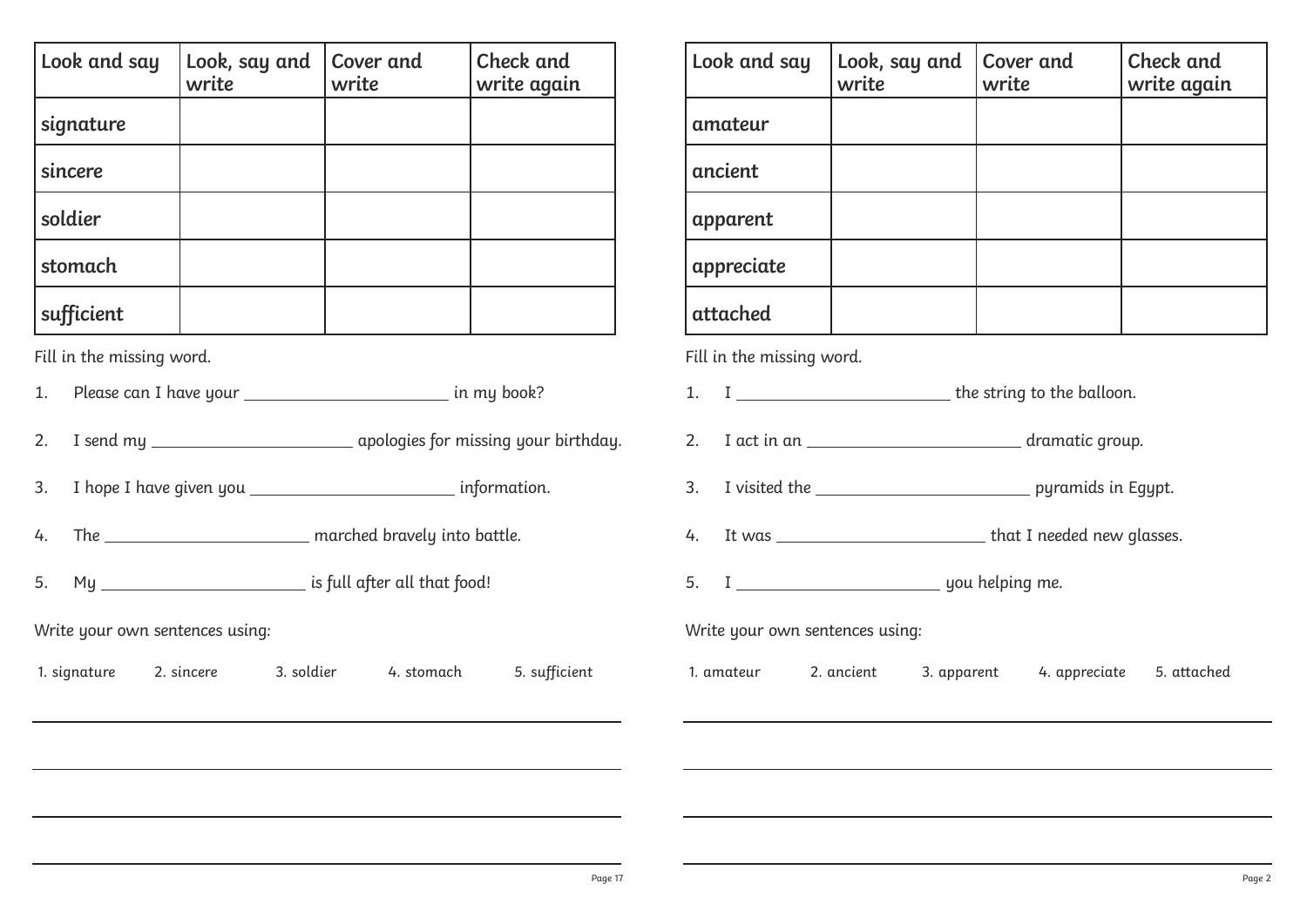| Look and say | Look, say and<br>write | <b>Cover</b> and<br>write | Check and<br>write again |
|--------------|------------------------|---------------------------|--------------------------|
| available    |                        |                           |                          |
| average      |                        |                           |                          |
| awkward      |                        |                           |                          |
| bargain      |                        |                           |                          |
| bruise       |                        |                           |                          |

 :BG45<: BA@L?8:C?4L<A:9BBG54??

 ';8F8F;B8FJ8E84 !

- 3. I felt \_\_\_\_\_\_\_\_\_\_\_\_\_\_\_\_\_\_\_\_\_\_\_ having to ask for my money back.
- 4. The next \_\_\_\_\_\_\_\_\_\_\_\_\_\_\_\_\_\_\_\_\_\_\_\_\_\_\_\_train isn't till tomorrow.
- 5. The new state and the class is 10.

Write your own sentences using:

1. available 2. average 3. awkward 4. bargain 5. bruise

| Look and say | Look, say and<br>write | Cover and<br>write | Check and<br>write again |
|--------------|------------------------|--------------------|--------------------------|
| rhyme        |                        |                    |                          |
| rhythm       |                        |                    |                          |
| sacrifice    |                        |                    |                          |
| secretary    |                        |                    |                          |
| shoulder     |                        |                    |                          |

Fill in the missing word.

- 1. My \_\_\_\_\_\_\_\_\_\_\_\_\_\_\_\_\_\_\_\_\_\_\_\_\_ aches where I was carrying my school bag.
- 2. The school \_\_\_\_\_\_\_\_\_\_\_\_\_\_\_\_\_\_\_\_\_\_\_\_\_\_\_\_\_\_\_\_\_ collects all the information.
- 3. I will <u>entitled a second with manufacture</u> my playtime to help tidy up the classroom.
- 4. Can you match the entity of the drum?
- L94IBHE<G8AHEF8EL <F<GG?8 <FF H998G

Write your own sentences using:

1. rhume 2. rhuthm 3. sacrifice 4. secretaru 5. shoulder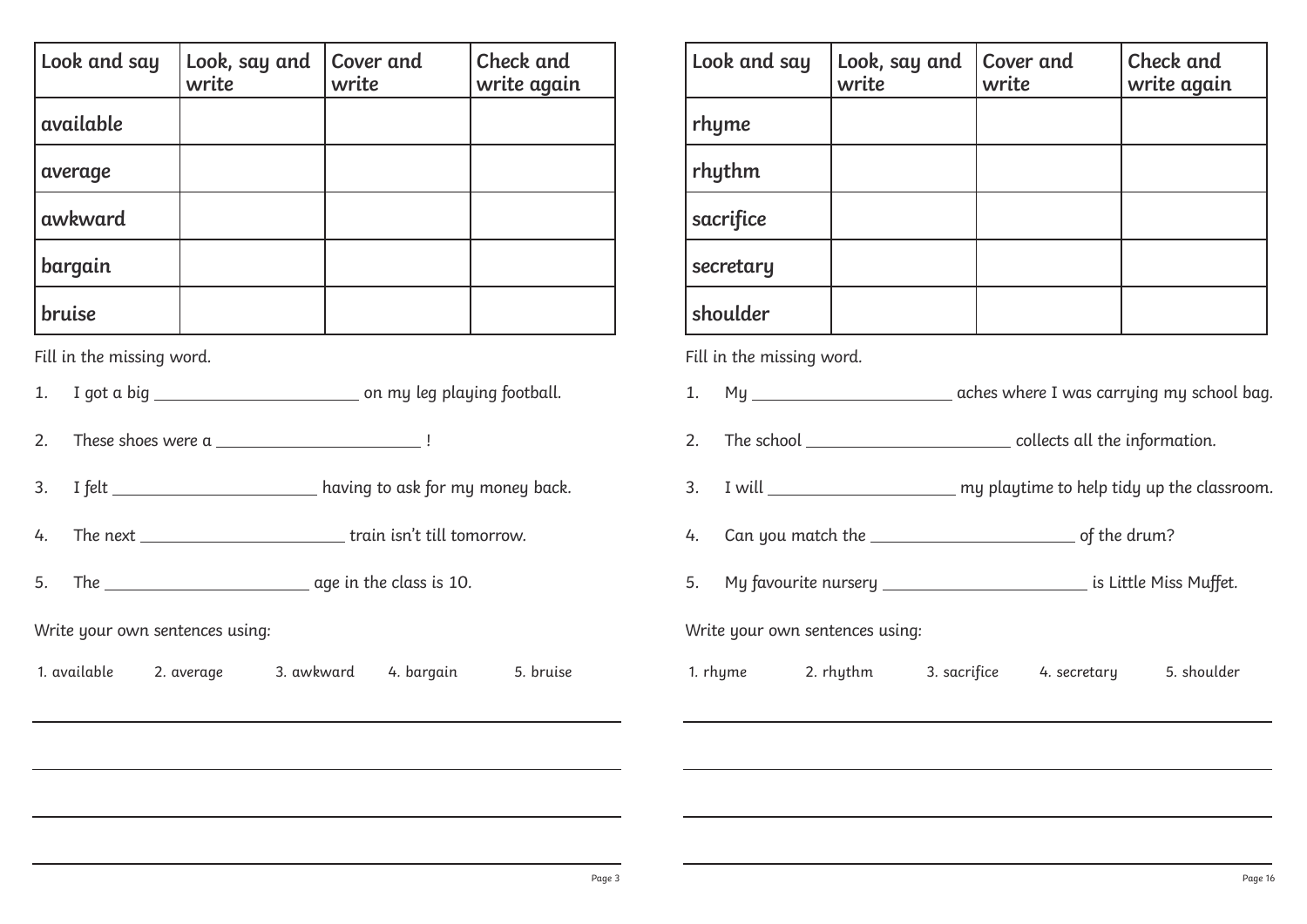| Look and say | Look, say and<br>write | Cover and<br>write | Check and<br>write again |
|--------------|------------------------|--------------------|--------------------------|
| queue        |                        |                    |                          |
| recognise    |                        |                    |                          |
| recommend    |                        |                    |                          |
| relevant     |                        |                    |                          |
| restaurant   |                        |                    |                          |

- J4FFGH6><A4?BA: 4GG;8F;BC
- 7BAnG LBHEF<FG8E
- 3. I would \_\_\_\_\_\_\_\_\_\_\_\_\_\_\_\_\_\_\_\_\_\_\_\_\_\_\_\_\_\_\_the pizza place in town.
- \*;<6; F;4??J884G4GGBA<:;G
- 5. That point isn't \_\_\_\_\_\_\_\_\_\_\_\_\_\_\_\_\_\_\_\_\_\_\_\_\_\_\_\_ to the argument.

Write your own sentences using:

1. queue 2. recognise 3. recommend 4. relevant 5. restaurant

| Look and say | Look, say and<br>write | Cover and<br>write | Check and<br>write again |
|--------------|------------------------|--------------------|--------------------------|
| category     |                        |                    |                          |
| cemetery     |                        |                    |                          |
| committee    |                        |                    |                          |
| communicate  |                        |                    |                          |
| community    |                        |                    |                          |

Fill in the missing word.

- 1. Which \_\_\_\_\_\_\_\_\_\_\_\_\_\_\_\_\_\_\_\_\_\_\_\_\_\_\_\_\_\_\_\_ does this shape go into?
- 2. I walked through the \_\_\_\_\_\_\_\_\_\_\_\_\_\_\_\_\_\_\_\_\_\_\_ next to the church.
- 3. We had to check with the the state of the organise the raffle.
- 4. I try and \_\_\_\_\_\_\_\_\_\_\_\_\_\_\_\_\_\_\_\_\_\_\_\_\_\_\_\_\_\_\_clearly and precisely.
- 4@CEBH7B9G;8 ?<I8<A

Write your own sentences using:

1. category 1. cemetery 3. committee 4. communicate 5. community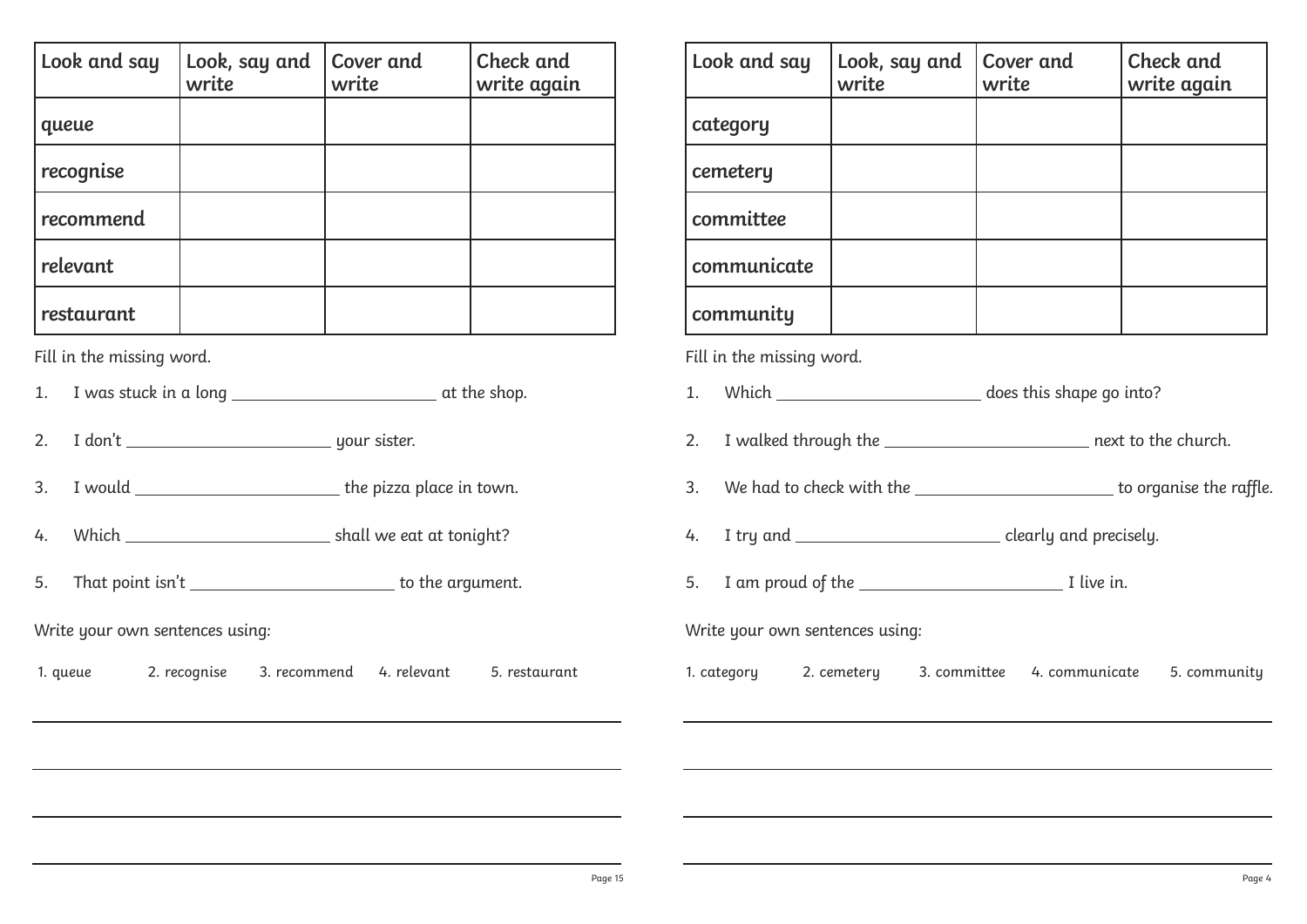| Look and say | Look, say and<br>write | Cover and<br>write | Check and<br>write again |
|--------------|------------------------|--------------------|--------------------------|
| competition  |                        |                    |                          |
| conscience   |                        |                    |                          |
| conscious    |                        |                    |                          |
| controversy  |                        |                    |                          |
| convenience  |                        |                    |                          |

- 1. The \_\_\_\_\_\_\_\_\_\_\_\_\_\_\_\_\_\_\_\_\_\_\_\_\_ to get to the final was tough.
- 2. I like the <u>entitled as a set of</u> living next to a grocery store.
- 3. There was much service that decision.
- 4. I have a clear
- 5. I made a set of the set of the decision to work harder this year.
- Write your own sentences using:
- 1. competition 2. conscience 3. conscious 4. controversu 5. convenience

| Look and say | Look, say and<br>write | Cover and<br>write | Check and<br>write again |
|--------------|------------------------|--------------------|--------------------------|
| occur        |                        |                    |                          |
| opportunity  |                        |                    |                          |
| parliament   |                        |                    |                          |
| persuade     |                        |                    |                          |
| physical     |                        |                    |                          |

Fill in the missing word.

- 1. It was a good \_\_\_\_\_\_\_\_\_\_\_\_\_\_\_\_\_\_\_\_\_\_\_\_\_\_ to take a break.
- ';8 @4>8FG;8?4JF<AG;<F6BHAGEL
- 3. I will try and \_\_\_\_\_\_\_\_\_\_\_\_\_\_\_\_\_\_\_\_\_\_\_\_\_ mum to let you stay for tea.
- 8A=BL7B<A: 8K8E6<F8
- 5. Everyone's birthday will **Example 2018** Conce a year.

Write your own sentences using:

1. occur 2. opportunitu 3. parliament 4. persuade 5. phusical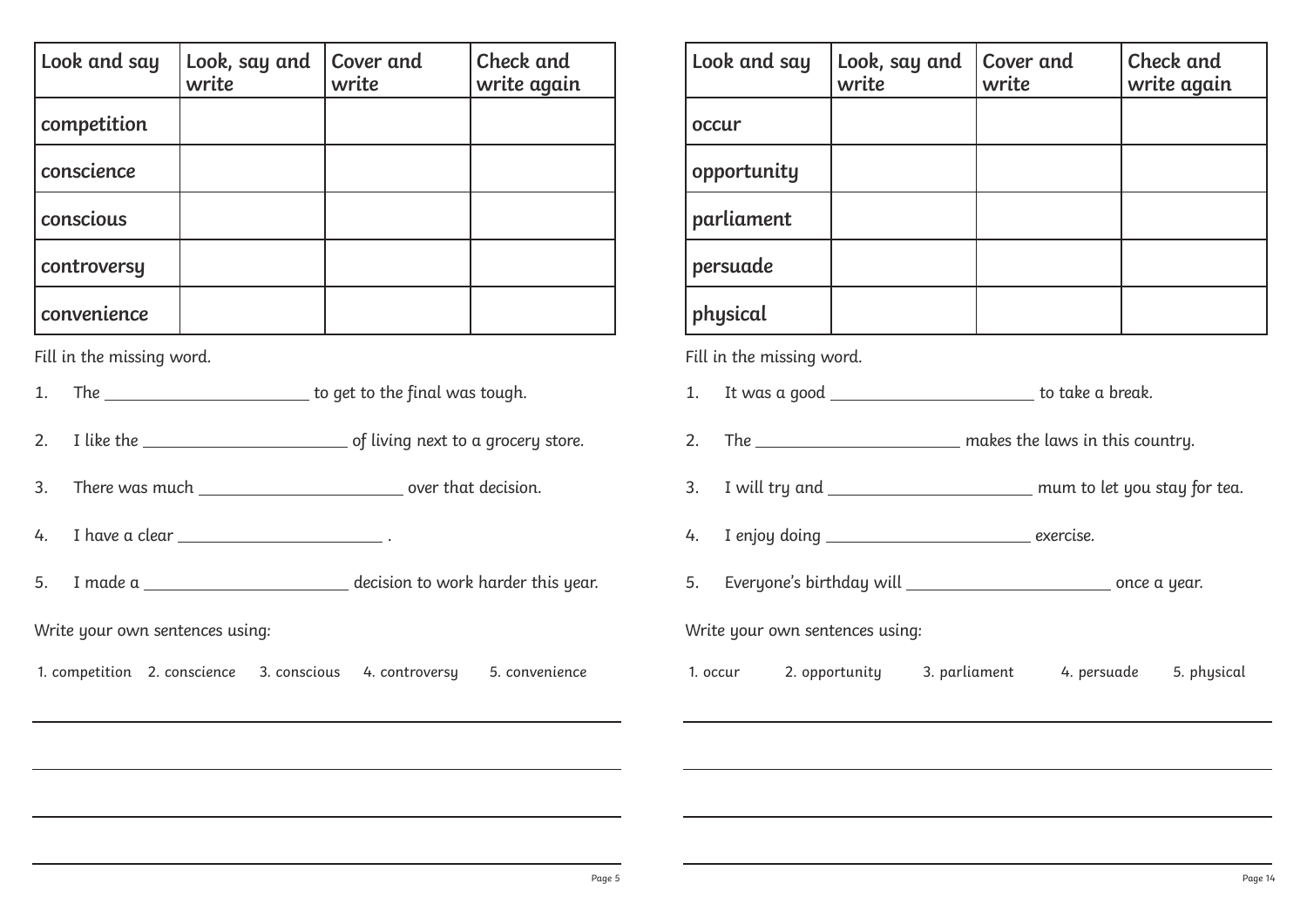| Look and say | Look, say and<br>write | <b>Cover</b> and<br>write | Check and<br>write again |
|--------------|------------------------|---------------------------|--------------------------|
| muscle       |                        |                           |                          |
| necessary    |                        |                           |                          |
| neighbour    |                        |                           |                          |
| nuisance     |                        |                           |                          |
| occupy       |                        |                           |                          |

1. My \_\_\_\_\_\_\_\_\_\_\_\_\_\_\_\_\_\_\_\_\_\_\_\_\_\_\_\_\_\_ lives next door.

- 2. My brother's pet gerbil is a  $\sim$
- \*864A G;<FEBJB9F84GF<AG;8G;84GE8
- 4. It is 1.1 Solution of the requister every morning.
- ;4I8CH??874 <A@L?8:C?4L<A:9BBG54??

Write your own sentences using:

1. muscle and the cessaru and 3. neighbour and 4. nuisance 5. occupu

| Look and say | Look, say and<br>write | Cover and<br>write | Check and<br>write again |
|--------------|------------------------|--------------------|--------------------------|
| correspond   |                        |                    |                          |
| criticise    |                        |                    |                          |
| curiosity    |                        |                    |                          |
| definite     |                        |                    |                          |
| desperate    |                        |                    |                          |

Fill in the missing word.

- 1. I am <u>entitled</u> to see my new puppy.
- G<F G;4GJ84E8?84I<A:5L
- 3. Out of \_\_\_\_\_\_\_\_\_\_\_\_\_\_\_\_\_\_\_\_\_\_\_\_\_\_\_, where do you live?
- 4. Try not to subset of the set of the set of the set of the set of the set of the set of the set of the set of the set of the set of the set of the set of the set of the set of the set of the set of the set of the set of
- 5. I will service the service of the service with you via email.

Write your own sentences using:

1. correspond 2. criticise 3. curiousitu 4. definite 5. desperate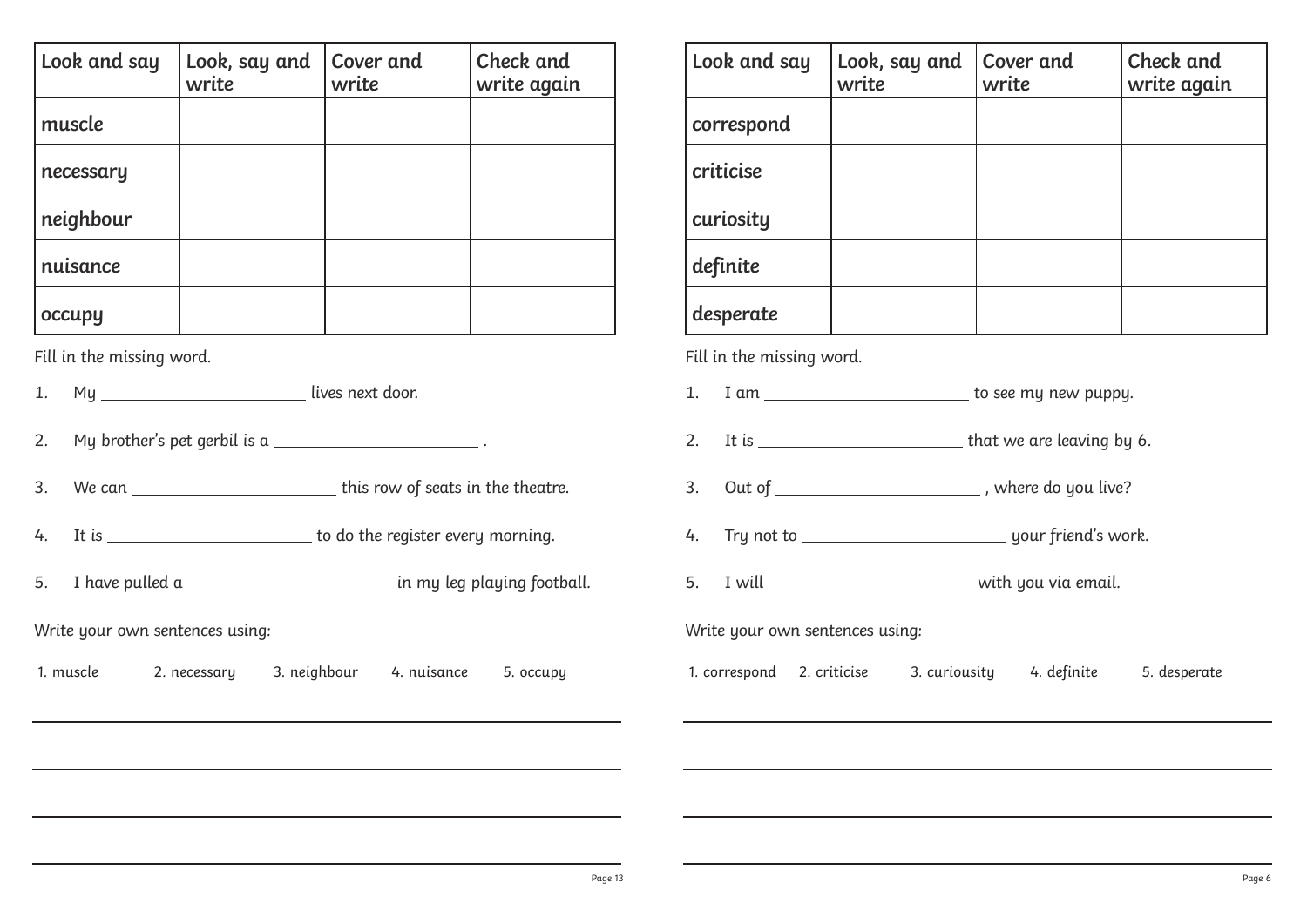| Look and say | Look, say and<br>write | <b>Cover</b> and<br>write | Check and<br>write again |
|--------------|------------------------|---------------------------|--------------------------|
| determined   |                        |                           |                          |
| develop      |                        |                           |                          |
| dictionary   |                        |                           |                          |
| disastrous   |                        |                           |                          |
| embarrass    |                        |                           |                          |

- 1. I am \_\_\_\_\_\_\_\_\_\_\_\_\_\_\_\_\_\_\_\_\_\_\_\_\_\_\_ to do my best work.
- 7BAnGJ4AGGB @LF8?9
- 3. We can use the the series of the check the word.
- L4GG8@CGGB5H<?7478AJ4F !
- 4@GEL<A:GB @LA84G;4A7JE<G<A:

Write your own sentences using:

1. determind 2. develop 3. dictionaru 4. disastrous 5. embarrass

| Look and say | Look, say and<br>write | Cover and<br>write | Check and<br>write again |
|--------------|------------------------|--------------------|--------------------------|
| language     |                        |                    |                          |
| leisure      |                        |                    |                          |
| lightning    |                        |                    |                          |
| marvellous   |                        |                    |                          |
| mischievous  |                        |                    |                          |

Fill in the missing word.

1. I am learning to speak a new  $\frac{1}{\sqrt{1-\frac{1}{2}}}\cdot$ 

- 2. The thunder and \_\_\_\_\_\_\_\_\_\_\_\_\_\_\_\_\_\_\_\_\_\_\_\_\_\_\_\_\_brought chaos to the town.
- 3. I go swimming at the local <u>example and the set of the centre</u>.
- 4. What a party!
- 5. My little sister is very \_\_\_\_\_\_\_\_\_\_\_\_\_\_\_\_\_\_\_\_\_\_\_\_\_\_.

Write your own sentences using:

1. language 2. leisure 3. lightning 4. marvellous 5. mischievous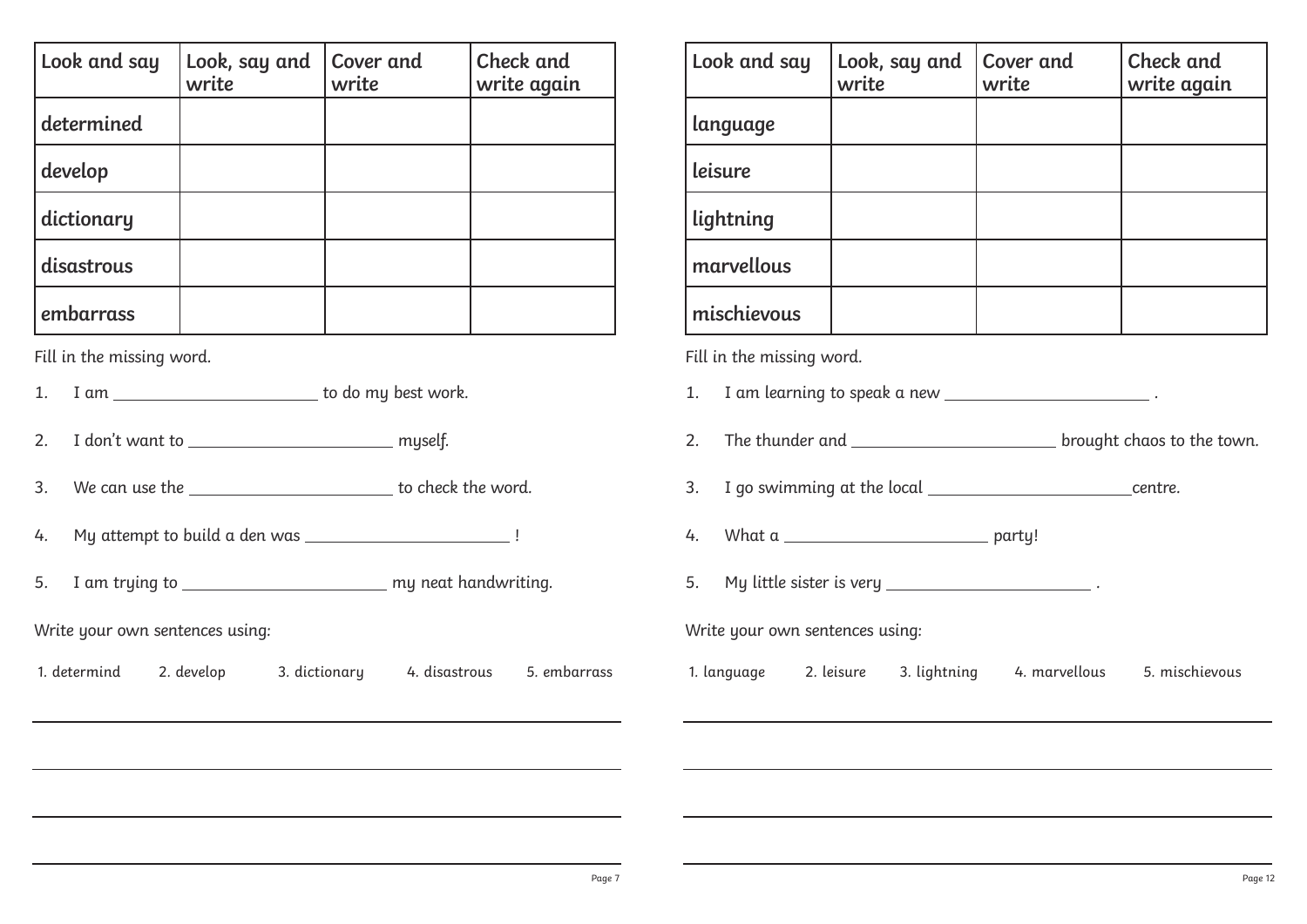| Look and say | Look, say and<br>write | Cover and<br>write | Check and<br>write again |
|--------------|------------------------|--------------------|--------------------------|
| identity     |                        |                    |                          |
| immediate    |                        |                    |                          |
| individual   |                        |                    |                          |
| interfere    |                        |                    |                          |
| interrupt    |                        |                    |                          |

- 1. Don't \_\_\_\_\_\_\_\_\_\_\_\_\_\_\_\_\_\_\_\_\_\_ me when I am speaking.
- 2. Each Charles and Charles and Stress is responsible for their belongings.
- 3. I don't want to \_\_\_\_\_\_\_\_\_\_\_\_\_\_\_\_\_\_\_\_\_\_\_\_\_\_ with your situation.
- 46;C8EFBA;4FG;8<EBJA <AG;8F6;BB?
- 5. We will do it this way for the <u>contained and the future</u>.

Write your own sentences using:

1. identitu 2. immediate 3. individual 4. interfere 5. interrupt

| Look and say | Look, say and<br>write | Cover and<br>write | Check and<br>write again |
|--------------|------------------------|--------------------|--------------------------|
| environment  |                        |                    |                          |
| equipment    |                        |                    |                          |
| especially   |                        |                    |                          |
| exaggerate   |                        |                    |                          |
| excellent    |                        |                    |                          |

Fill in the missing word.

- 1. I am qood at running.
- 4@ 4GE847<A:
- L <FE847L9BE@L8KC8E<@8AG
- 4. It is important to look after the \_\_\_\_\_\_\_\_\_\_\_\_\_\_\_\_\_\_\_\_\_\_\_.
- 5. I tend to \_\_\_\_\_\_\_\_\_\_\_\_\_\_\_\_\_\_\_\_\_\_\_\_\_ how long it took.

Write your own sentences using:

1. environment 2. equipment 3. especially 4. exaggerate 5. excellent